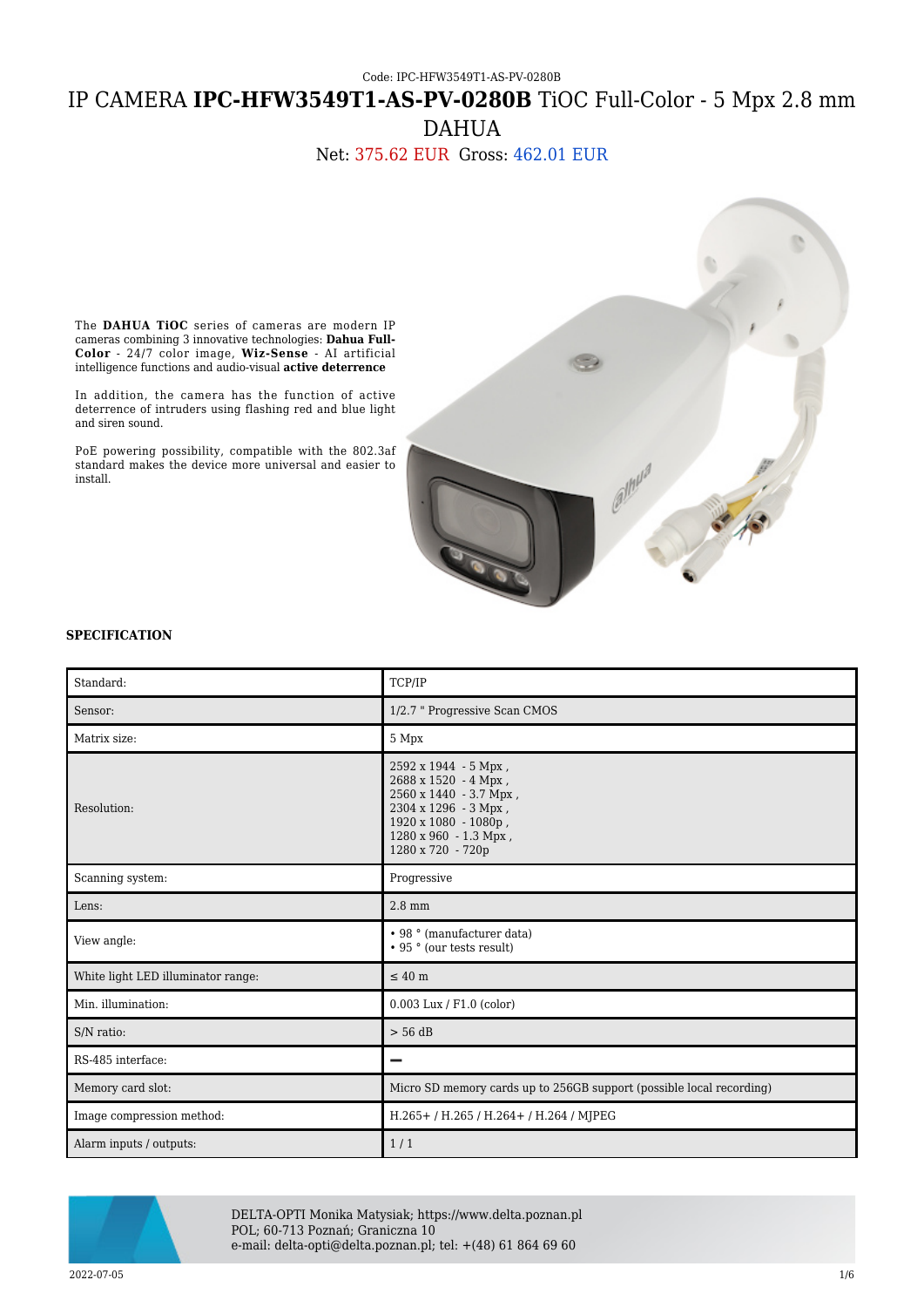| Audio:                         | • Microphone built-in,<br>• External microphone input,<br>· Speaker built-in,<br>• Audio output<br>• Bi-directional audio streaming support<br>• Audio detection                                                                                                                                                                                                                                                                                                                                                                                                                                                                                                                                                                                                                                        |
|--------------------------------|---------------------------------------------------------------------------------------------------------------------------------------------------------------------------------------------------------------------------------------------------------------------------------------------------------------------------------------------------------------------------------------------------------------------------------------------------------------------------------------------------------------------------------------------------------------------------------------------------------------------------------------------------------------------------------------------------------------------------------------------------------------------------------------------------------|
| Main stream frame rate:        | 20 fps @ 5 Mpx<br>25 fps @ 4 Mpx                                                                                                                                                                                                                                                                                                                                                                                                                                                                                                                                                                                                                                                                                                                                                                        |
| Network interface:             | 10/100 Base-T (RJ-45)                                                                                                                                                                                                                                                                                                                                                                                                                                                                                                                                                                                                                                                                                                                                                                                   |
| Network protocols:             | IPv4/IPv6, HTTP, HTTPS, TCP, UDP, ARP, RTP, RTSP, RTCP, RTMP, SMTP, FTP,<br>SFTP, DHCP, DNS, DDNS, QoS, UPnP, NTP, Multicast, ICMP, IGMP, NFS, SAMBA,<br>PPPoE, IEEE 802.1x, SNMP                                                                                                                                                                                                                                                                                                                                                                                                                                                                                                                                                                                                                       |
| <b>WEB</b> Server:             | Built-in                                                                                                                                                                                                                                                                                                                                                                                                                                                                                                                                                                                                                                                                                                                                                                                                |
| Max. number of on-line users:  | 20                                                                                                                                                                                                                                                                                                                                                                                                                                                                                                                                                                                                                                                                                                                                                                                                      |
| ONVIF:                         | 20.06                                                                                                                                                                                                                                                                                                                                                                                                                                                                                                                                                                                                                                                                                                                                                                                                   |
| Mobile phones support:         | Port no.: 37777 or access by a cloud (P2P)<br>• Android: Free application DMSS<br>• iOS (iPhone): Free application <b>DMSS</b>                                                                                                                                                                                                                                                                                                                                                                                                                                                                                                                                                                                                                                                                          |
| Default IP address:            | 192.168.1.108                                                                                                                                                                                                                                                                                                                                                                                                                                                                                                                                                                                                                                                                                                                                                                                           |
| Default admin user / password: | admin / -<br>The administrator password should be set at the first start                                                                                                                                                                                                                                                                                                                                                                                                                                                                                                                                                                                                                                                                                                                                |
| Web browser access ports:      | 80, 37777                                                                                                                                                                                                                                                                                                                                                                                                                                                                                                                                                                                                                                                                                                                                                                                               |
| PC client access ports:        | 37777                                                                                                                                                                                                                                                                                                                                                                                                                                                                                                                                                                                                                                                                                                                                                                                                   |
| Mobile client access ports:    | 37777                                                                                                                                                                                                                                                                                                                                                                                                                                                                                                                                                                                                                                                                                                                                                                                                   |
| Port ONVIF:                    | 80                                                                                                                                                                                                                                                                                                                                                                                                                                                                                                                                                                                                                                                                                                                                                                                                      |
| <b>RTSP URL:</b>               | rtsp://admin:hasło@192.168.1.108:554/cam/realmonitor?channel=1&subtype=0 -<br>Main stream<br>rtsp://admin:haslo $@192.168.1.108.554$ /cam/realmonitor?channel=1&subtype=1 - Sub<br>stream                                                                                                                                                                                                                                                                                                                                                                                                                                                                                                                                                                                                               |
| Main features:                 | • WDR - 120 dB - Wide Dynamic Range<br>• 3D-DNR - Digital Noise Reduction<br>• ROI - improve the quality of selected parts of image<br>• BLC/HLC - Back Light / High Light Compensation<br>• Day/Night mode (color/b&w/auto)<br>· Full Color - colorful night mode<br>• WB - White Balance (ATW/AWB/manual/indoor/outdoor)<br>• AGC - Automatic Gain Control<br>• Motion Detection<br>• Configurable Privacy Zones<br>• Mirror - Mirror image<br>• Light and sound alarm<br>• Active deterrence function<br>• White light (LED) illuminator built-in : 2 LEDs<br>• SMD PLUS - searching for an object classified as: human, motor vehicle, non-motor<br>vehicle<br>• IVS analysis : crossing the line (tripwire), intrusion - classification of people and<br>vehicles, scene changing, Audio detection |
| Power supply:                  | $\cdot$ PoE (802.3af),<br>• 12 V DC / 630 mA                                                                                                                                                                                                                                                                                                                                                                                                                                                                                                                                                                                                                                                                                                                                                            |
| Power consumption:             | max. 8.8 W @ PoE<br>max. 7.5 W @ 12 V                                                                                                                                                                                                                                                                                                                                                                                                                                                                                                                                                                                                                                                                                                                                                                   |
| Housing:                       | Compact - Metal                                                                                                                                                                                                                                                                                                                                                                                                                                                                                                                                                                                                                                                                                                                                                                                         |
| Color:                         | White + Black                                                                                                                                                                                                                                                                                                                                                                                                                                                                                                                                                                                                                                                                                                                                                                                           |
| "Index of Protection":         | IP67                                                                                                                                                                                                                                                                                                                                                                                                                                                                                                                                                                                                                                                                                                                                                                                                    |
| Vandal-proof:                  |                                                                                                                                                                                                                                                                                                                                                                                                                                                                                                                                                                                                                                                                                                                                                                                                         |
| Operation temp:                | $-40 °C  60 °C$                                                                                                                                                                                                                                                                                                                                                                                                                                                                                                                                                                                                                                                                                                                                                                                         |



DELTA-OPTI Monika Matysiak; https://www.delta.poznan.pl POL; 60-713 Poznań; Graniczna 10 e-mail: delta-opti@delta.poznan.pl; tel: +(48) 61 864 69 60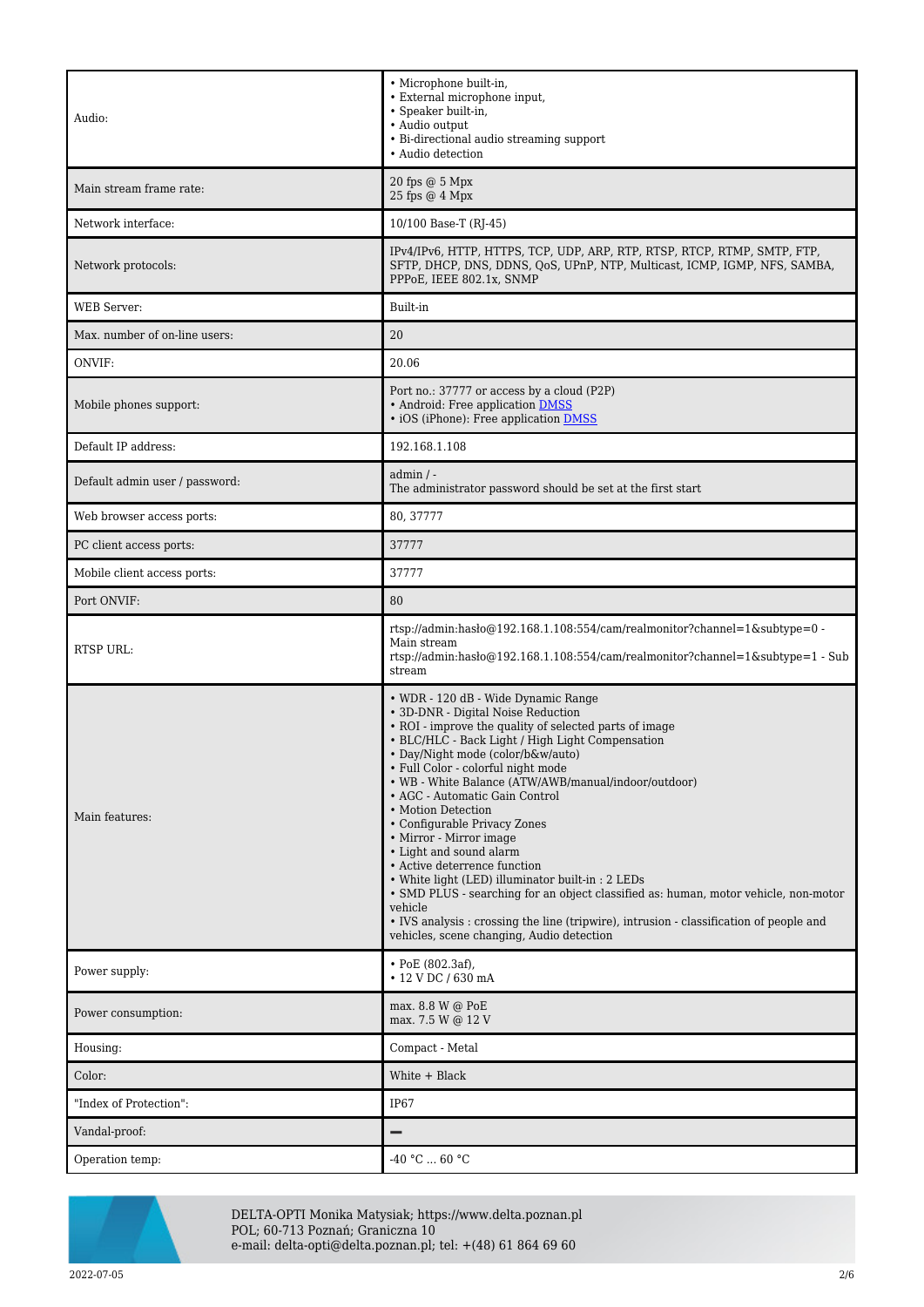| Weight:               | $1 \text{ kg}$                                                                                                          |
|-----------------------|-------------------------------------------------------------------------------------------------------------------------|
| Dimensions:           | $289 \times 95 \times 85$ mm                                                                                            |
| Supported languages:  | Polish, English, Czech, French, Spanish, Dutch, German, Russian, Portuguese,<br>Romanian, Ukrainian, Hungarian, Italian |
| Manufacturer / Brand: | <b>DAHUA</b>                                                                                                            |
| Guarantee:            | 3 years                                                                                                                 |

#### **PRESENTATION**



Side view:

| alhua | $\circ$ |  |
|-------|---------|--|
|       |         |  |

Memory card slot:



Camera mounting side view:



DELTA-OPTI Monika Matysiak; https://www.delta.poznan.pl POL; 60-713 Poznań; Graniczna 10 e-mail: delta-opti@delta.poznan.pl; tel: +(48) 61 864 69 60

 $2022$ -07-05  $3/6$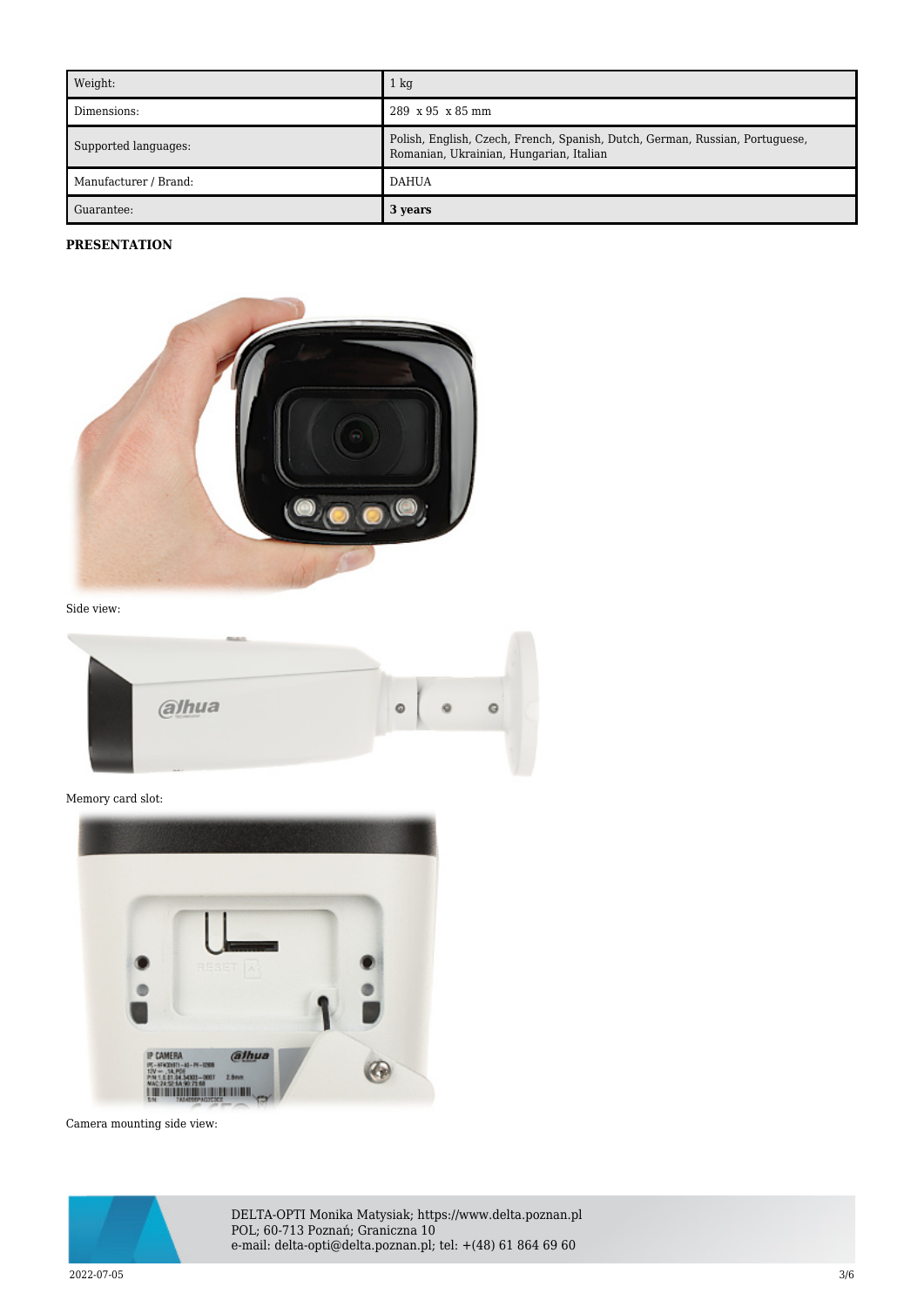

Camera connectors:







DELTA-OPTI Monika Matysiak; https://www.delta.poznan.pl POL; 60-713 Poznań; Graniczna 10 e-mail: delta-opti@delta.poznan.pl; tel: +(48) 61 864 69 60

 $2022$ -07-05  $4/6$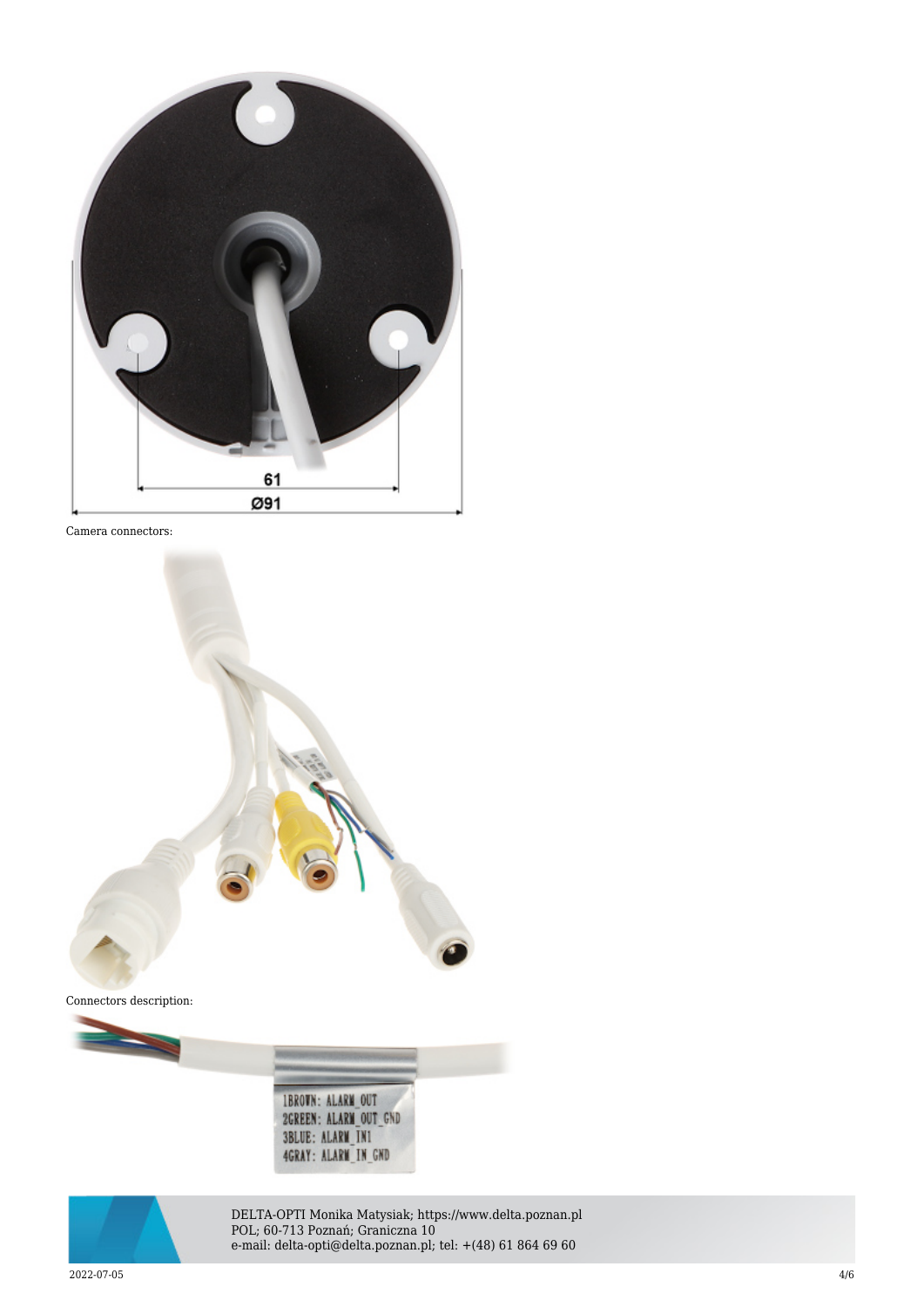Presentation of the TiOC technology used in the camera:

:

See how to initialize DAHUA cameras:

#### In the kit:

:



Example captures of device interface:





### **OUR TESTS**



DELTA-OPTI Monika Matysiak; https://www.delta.poznan.pl POL; 60-713 Poznań; Graniczna 10 e-mail: delta-opti@delta.poznan.pl; tel: +(48) 61 864 69 60

 $2022$ -07-05  $5/6$